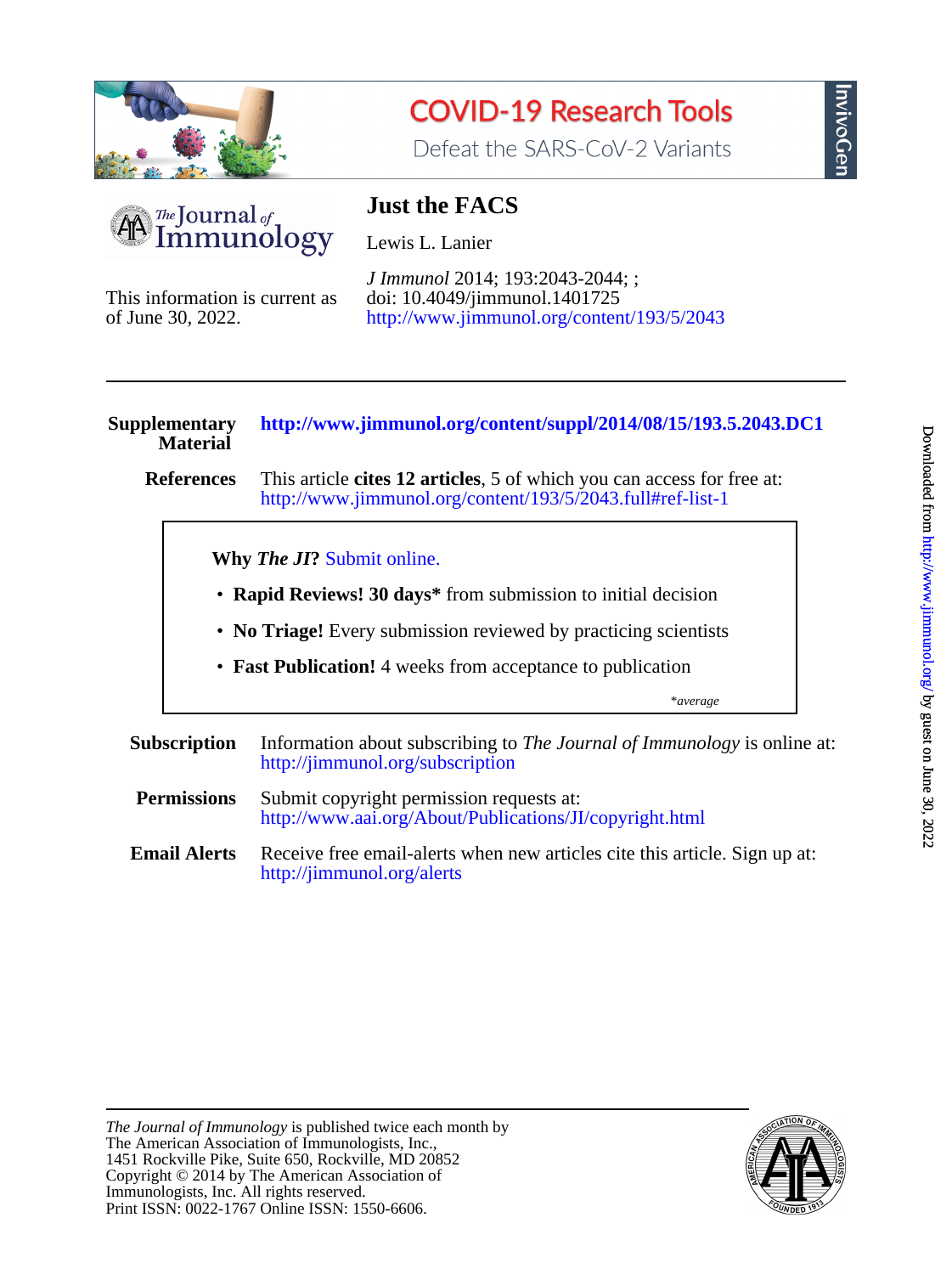### Just the FACS

Lewis L. Lanier

Imagine sitting in a dark room for hours staring into a fluorescence microscope manually counting green cells in a field, changing the filter pack, and now recounting red cells in the field. And then moving the field and r magine sitting in a dark room for hours staring into a fluorescence microscope manually counting green cells in a field, changing the filter pack, and now recounting red process, again, again, and again to score at least a hundred cells. In a complex cell population, such as bone marrow, was that cell positive? Or did it just have higher autofluorescence? Should I score that cell as negative,  $+, ++, +++,$  or  $++++$ ? The eye is a sensitive light detector, but very poor at quantitation of relative intensity. That was life before FACS.

Los Alamos National Laboratory is best known for creating the atomic bomb, but it is also the birthplace of flow cytometry and cell sorting. Using the technology that Dick Sweet (1) at Stanford University had invented to develop the ink jet printer, Mack Fulwyler (2) at Los Alamos modified a Coulter counter to sort cells based on differences in volume. Wallace Coulter had previously developed an instrument, routinely used in clinical laboratories, to rapidly count cells or particles that were discriminated on the basis of electrical resistance, which was proportional to their volume, as they passed through a detector in a liquid stream. In clinical laboratories, this allows accurate counting of platelets, erythrocytes, and leukocytes. By incorporating a piezocrystal that broke the stream into droplets and by applying an electrical charge to the droplets, it was possible to sort the cells, left and right, at a rate of up to 1000 per second and collect them as they exited the nozzle (2). Learning of this development, Leonard (Len) Herzenberg, a geneticist and immunologist who had himself spent too many hours in a dark room counting immunofluorescence-stained cells, assembled an outstanding team of engineers at Stanford University to replicate Fulwyler's cell sorter, but with an important improvement: the addition of a light source, a mercury arc lamp, and photomultiplier tube detectors so that cells stained with fluorochrome-coupled Abs or ligands could be identified based on their fluorescence emission rather than just cell volume. Thus was born the instrument Len named the "fluorescenceactivated cell sorter" or FACS.

As a preface to his 1969 Science paper (reprinted here and comprised of one figure, one table, and no supplementary figures) describing this new technology (3), he noted, "Separation

of large numbers of functionally different cell types from the complex mixtures found in such organs as spleen, bone marrow, lymph nodes, liver, or kidney would be useful in biological and biochemical investigations." As proof of concept, splenocytes from mice that were immunized with sheep erythrocytes were mixed with Chinese hamster ovary (CHO) cells and the cells were labeled with fluorescein diacetate, a dye that penetrates intact cell membranes and, after cleavage by intracellular esterases, covalently labels proteins. Based on the differential uptake and hence distinct fluorescent emission of the CHO cells and splenocytes, the cells were sorted and assayed for their ability to secrete Abs using a "Jerne plaque assay" (4). This technique involved adding splenocytes from an immunized mouse to a lawn of sheep erythrocytes in agarose, incubating, and then adding rabbit complement to lyse the RBCs that had been coated with Abs secreted by B cells in the splenic population, visualized as a clear zone in the lawn of RBCs surrounding the Ab-producing B cell. Cell sorting based on differential fluorescence had allowed for the separation of viable and functional Ab-producing splenocytes from CHO cells. Len concluded the paper with this sentence: "The possibility of substituting other fluorogenic substrates for [fluorescein diacetate] should be considered as well as the use of other fluorescent dyes and of fluorescent antibody techniques."

By 1972, the FACS had been updated to incorporate an argon ion laser for more efficient illumination, and Michael Julius, Tohru Masuda, and Len (5) now demonstrated that it was possible to sort Ag-specific B cells from the spleen of an immunized mouse using fluorescein-conjugated keyhole limpet hemocyanin (KLH). Enrichment of the Ag-specific B cells was on the order of 500-fold, but purity postsorting was only 40–52%, unacceptable by today's standards but remarkable in 1972! Importantly, Len and colleagues showed that when these B cells were adoptively transferred into irradiated congenic mice, the B cells were able to mount a recall response when challenged with KLH, but that the response was greatly enhanced when cells from the negative-sorted fraction of splenocytes or naive thymocytes were cotransferred. In the Discussion of their Proceedings of the National Academy of Sciences of the United States of America article (reprinted here) (5), they concluded that it seemed likely that naive thymocytes or "primed cooperators" (the term helper T cell had not yet been coined and CD Ags had not been discovered) were required for optimal production of Ab by B cells. They were intrigued by the finding that Ag-specific B cells could bind fluorescent-labeled KLH and be sorted, but that "the amount of antigen bound to cooperators (if any) is very small compared to the amount bound to precursors of antibody-forming cells," and that "Our data should not be taken as indication that T-cells do not bind antigen, but merely that there is not

Department of Microbiology and Immunology and the Cancer Research Institute, University of California, San Francisco School of Medicine, San Francisco, CA 94143

Address correspondence and reprint requests to Dr. Lewis L. Lanier, Department of Microbiology and Immunology and the Cancer Research Institute, University of California, San Francisco School of Medicine, 513 Parnassus Avenue, Box 0414, HSE 1001G, San Francisco, CA 94143-0414. E-mail address: [Lewis.Lanier@ucsf.edu](mailto:Lewis.Lanier@ucsf.edu)

Abbreviations used in this article: CHO, Chinese hamster ovary; KLH, keyhole limpet hemocyanin.

Copyright 2014 by The American Association of Immunologists, Inc. 0022-1767/14/\$16.00